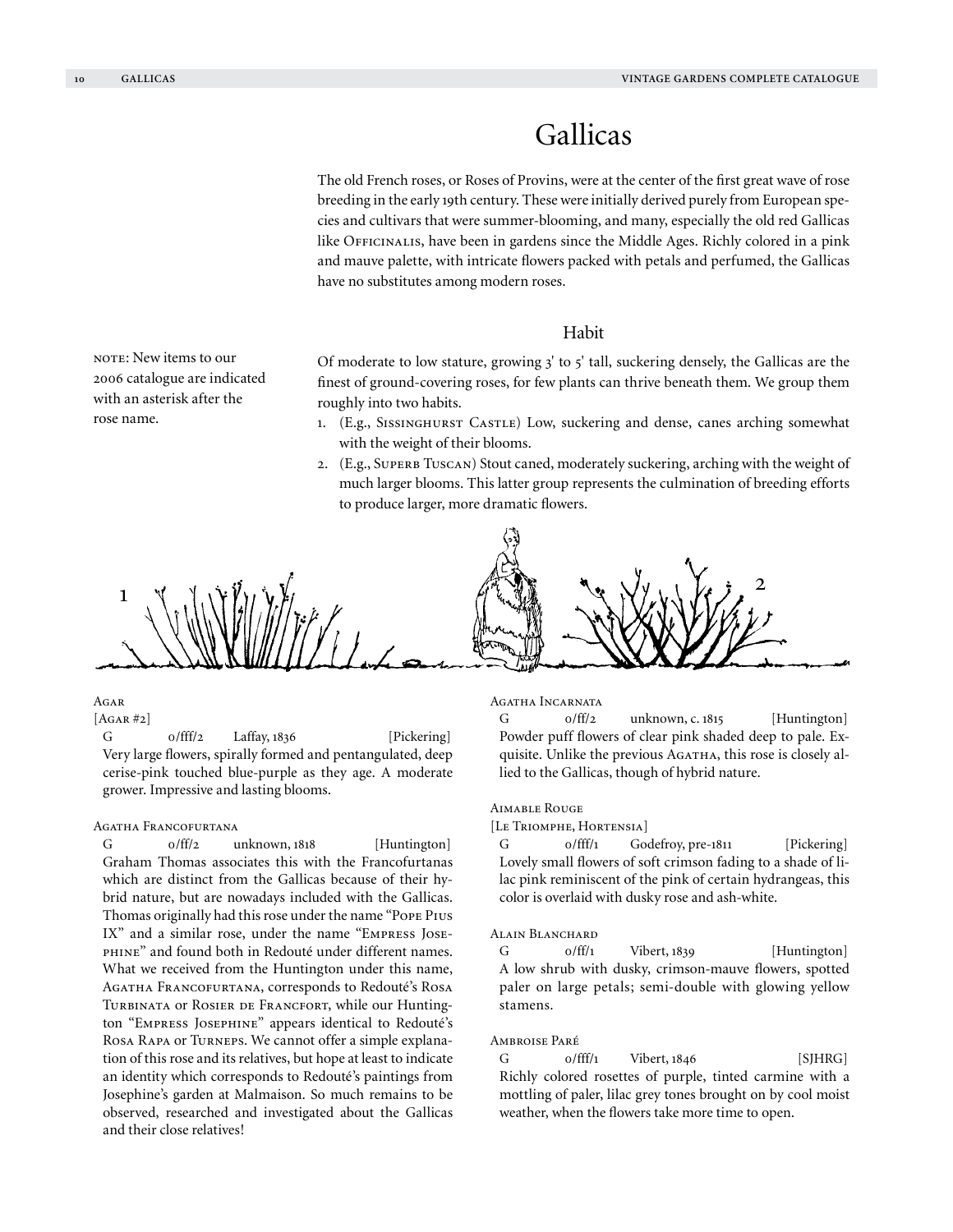# Anaïs Ségales

 $G(G \times C)$   $o/ff/1$  Vibert, 1837 [Pickering] These are colors to meditate on; deepest pink to purplepink outer spirals, swirled centers with a halo of silvery lilac, reflexing outer petals. A short and dense shrub. This rose would perhaps be better placed with the Centifolias, of which it is a hybrid.

# Antonine d'Ormois

# [Antonia d'Ormois]

G  $0/$ fff/1 Vibert, 1835 [Huntington] Bowls of blush white petals, scented of face powder. Unusually pale for a Gallica, and a fresh addition to the old rose garden.

## Arlequin

 $G$  0/ff/1 Paillard, 1837 [Pickering] A dark harlequin in purple-pink, overlaid with lighter stripes and splashes. Lively flowers packed with petals; compact growth.

# Assemblage des Beautés

*Missing from our collection*

# Beau Narcisse

G 0/ff/2 Miellez, 1850 [SJHRG] Like Arlequin, a subtle rose whose striping is found in dark tones; bright crimson to rosy mauve, tinted silvery pink at the petal bases. The cupped flowers are loosely but prettily formed with incurved poise. Shows China affinities and could be grouped with the Hybrid Chinas.

#### **BELLARD**

G 0/fff/2 unknown, c. 1857 [SJHRG] Very beautifully shaped flowers, full, very double and symmetrical in a translucent shade of pink, light and bright at the same time.

#### Belle Biblis

 $G$  o/fff/1 Descemet, 1815 [SJHRG] Deep pink flowers flushed violet, cupped, paler on the reverse, fading to white at the petal bases, the blooms open with a pretty central swirl and a green eye, and fade with a marbled effect. While this is identical to the rose grown at Mottisfont and at Sangerhausen, it does not match the description from William Paul, one of the few contemporaries who mentions it.

# Belle de Crécy

 $G (HCh)$   $0/fff/1$  Roeser, c. 1829 [Pickering] Crushed velvet flowers of lavender, lilac and purple smother the branches of this popular old Gallica for several weeks. On its own roots it can be quite low, growing to about 2' or so. Very fragrant, and a lovely addition to potpourri. This is another rose we have come to know as a Gallica that is in fact a Hybrid China. We keep it here with many others of this type.

#### Belle Herminie

G 0/fff/2 Coquerel, c. 1848 [Worl; l'Haÿ] Forget CHARLES DE MILLS — grow this instead! Flat, perfectly quartered blooms of deep crimson shaded rosy lavender, touched red at the heart; complex and rich.

#### Belle Isis

G 0/fff/1 Parmentier, 1845 [Pickering] Warm pinks are nonexistent among Gallicas, so this comes as a surprise; pale blush with a shrimp-pink undertone. BELLE Isis is the parent of CONSTANCE SPRY, grandmother of the David Austin roses.

# Belle sans Flatterie

 $G$  o/fff/1 Dupont, 1813 [SJHRG] About as perfect as an old rose can be, BELLE SANS FLATTE-RIE's blooms are nearly perfectly quartered, of bright rose pink tinted cream and salmon-carmine, with a tiny pointel of green at the center.

# Bérénice

 $G$   $0/ff/1$  Vibert,  $1818$  [SJHRG] Small flowers are deep rose pink to crimson, full and flat, lightly cupped, touched with lilac. A charmer in the old Gallica style. Colonizes well.

#### Bossuet—*Missing from our collection.*

"Boule de Nanteuil"

G  $0/$ fff/1 Roeser/Noisette, 1834 [unknown] Double bundles of lavender-mauve petals swirl around a button eye. We have received from several sources what appears identical to BELLE DE CRÉCY.

#### Bouquet de Venus

G o/fff/2 Lerouge (Jager), 18??

 [Demits and Worl; l'Haÿ] Large silky pompons of light pink, beautifully formed with large, buttoned centers. A tall grower. This may be a shortening of the old name BOUQUET ROSE DE VENUS which was a miniature Agatha type, according to Dickerson's *The Old Rose Adventurer.*

# Burgundian Rose

[Pompon de Bourgogne]

G  $0/ff/1$  unknown, pre-1629 [Huntington] Of dwarf stature; this is perhaps the oldest miniature rose still grown today. Small foliage is dark grey-green. Flowers are like tiny coins with dozens of petals, dark pink suffused purple, centers paler.

#### Camaïeux

G 0/fff/1 Vibert, 1830 [Pickering] White-striped flowers of pale-rosy-purple, among the most vibrant of parti-colored roses. This plant is reluctant to strike for us, and because of its popularity we may not ever be able to supply the demand. We do not recommend, however, growing budded plants, as they are very short lived.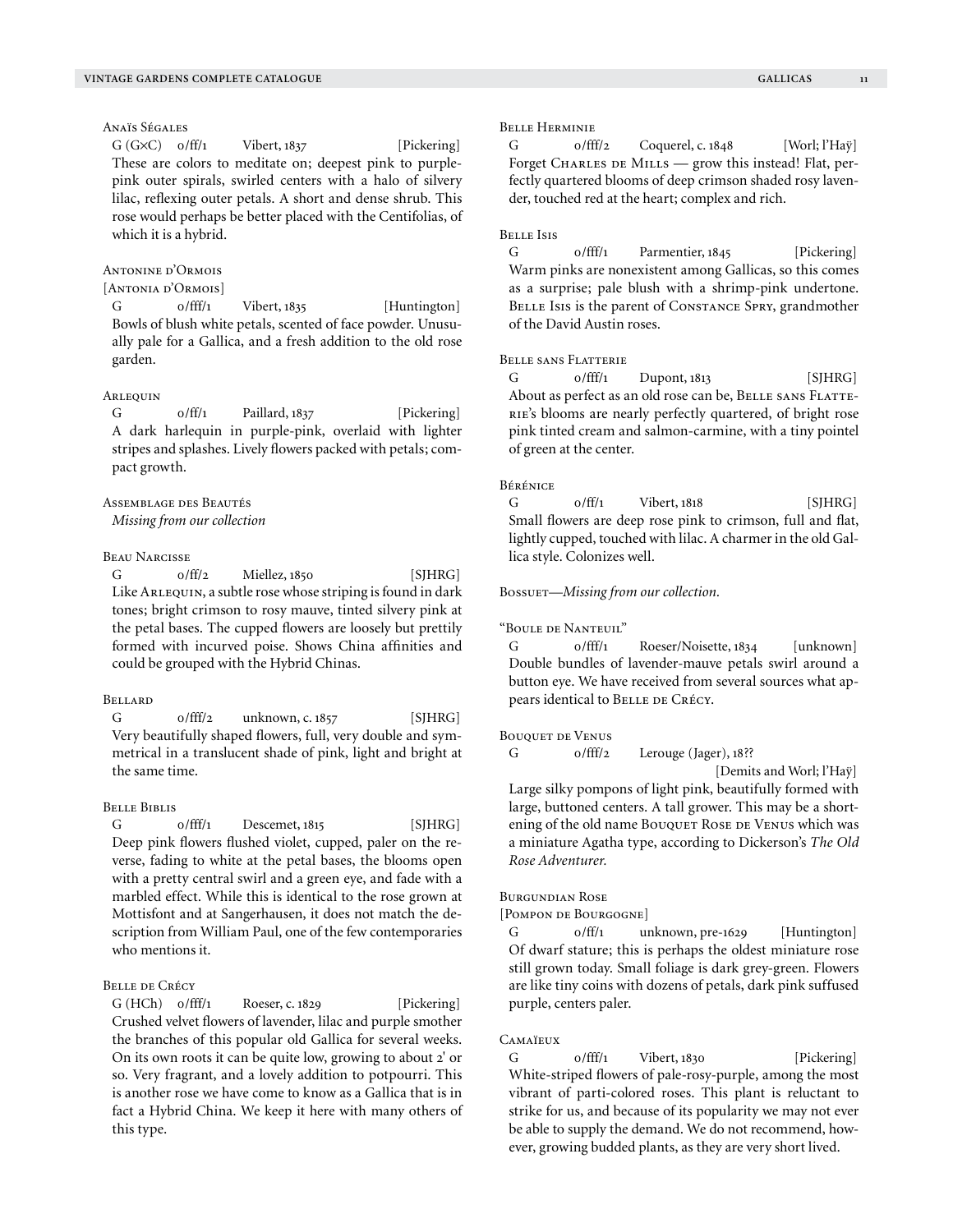# Camaïeux Reversion

G 0/fff/1 unknown, c. 1985, found [Robinson] Rich rose-purple flowers subdued with an overlay of pink. Why this strikes well for us when its sport parent, Camaïeux, does not is a mystery, and which is the sport of which?

# Cardinal de Richelieu

G (HCh) o/fff/1 Laffay, 1840 [Pickering] Dark wine-purple cups, white within; arresting in the garden. It is understandable that it remains so popular. It is very mannerly on its own roots. Like BELLE DE CRÉCY this rose properly belongs with the Hybrid Chinas. We keep it with Gallicas because it shows much of their basic habit and character.

# Charles de Mills

G o/fff/2 unknown, 18?? [Pickering] One of the most popular Gallicas in America today, because of its large, perfectly formed flowers of rich red-purple. Thanks to Barbara Worl who imported this from Europe many years ago!

#### **COMPLICATA**

G  $0/f/2$  unknown, unknown [Temple] A large single flower, with a simple wild rose character, it is nonetheless complicated by its unknown parentage, some clues to which are revealed in the habit, stems and foliage; it has been suggested that this is a hybrid with *R. macrantha.* Flowers are deep cerise pink on opening, fading to a bright rose pink, borne on an arching plant with Gallicalike foliage.

# "Comtesse de Lacépède"

 $G$   $0/fff/2$  Duval,  $1840$  [Hortico] As pointed out by Suzanne Verrier in her book *Rosa Gallica,*  this name is incorrect, the original of this name being a double white. Nonetheless a handsome Gallica of deep crimson, very double, of excellent fragrance, this is different from all others we grow.

#### CONDITORUM

G o/fff/1 unknown, pre-1850 [Schultheis] The epitome of the old red Gallica with a tight muddle of crimson-purple petals lighted with golden stamens which peek up through the velvety red.

# Cora (see Ombrée Parfaite, Hybrid Chinas)

[same as "ALICE VENA" and OMBRÉE PARFAIT]  $G$   $0/fff/2$  Lecomte, pre-1828 [SJHRG] Small flowers of rich purple-violet with a cerise reverse to the petals which pale to lilac-blush at the bases. Flowers are perfect rosettes which come in clusters; a Hybrid China more likely than a Gallica.

# Cramoisi Picoté

 $G$  0/fff/1 Vibert, 1834 [HRG] Rose to rose-crimson, striped and edged with royal purple; the flowers are small but very pretty. Same as OEILLET Double.

# "Crawford Gallica"

G  $0/fft/1$  unknown, found [Knopf] A very beautiful found Gallica that we have grown for many years and received from Ruth Knopf. Semi-double flowers with heart-shaped petals of lilac-purple tinted silvery mauve, this plant appears to have China rose influence.

#### D'Aguesseau

 $G$   $0/f/1$  Vibert, 1836 [Huntington] Bright rose-red with a grey-pink reverse, a full powder puff form rather like Rose DU Roi, buttoning broadly at the center. "Flowers fiery crimson," says William Paul.

# Daphné

 $G$   $0/ff/2$  Vibert, 1819 [SJHRG] Crimson in the bud, the smallish flowers of Daphné open to very double rosettes of rose pink stained and tinted with purple. The petals are white on the reverse, often creating a striking effect in the small buttoned eye when the white is revealed.

# Duc de Bordeaux\*

 $G$   $0/ff/1$  Vibert, 1820 [Guillot] Can this possibly be Pierre Vibert's Gallica of 1820? We doubt this attribution but will continue studying it nonetheless. Slender upright stems covered in fine prickles are topped with small bunches of rosy-lilac blooms, cupped in the bud, full and fragrant.

"Duc de Fitzjames"(see entries under Hybrid Bourbons)

#### Duc de Guiche (Lowe)

G o/fff/2 unknown, pre-1810 [Lowe] We received a different rose under this name from Pickering; they both loosely fit the old descriptions. This is the more modest growing of the two; a very sumptuous Gallica with large, scented flowers of reddish-violet with pink tones and shades.

#### Duchesse de Buccleuch

["Duchesse de Buccleigh"]

G 0/fff/1 Vibert, c. 1837 [Huntington] Flowering late, this large-blossomed beauty combines brilliant rose-lavender flowers with bright green foliage. Thanks to Brent Dickerson for providing the correct spelling of this name, an old Scottish family name which is pronounced rather like the misspelling in quotes above, the spelling we had been using.

# Duchesse de Montebello

 $G(HN)$  o/fff/1 Laffay, c. 1838 [Huntington] Of arching growth, DUCHESSE DE MONTEBELLO is laden with delicate pink blooms at midseason, of delicious scent and elegantly formed, the flowers often making a jonquil effect of cup and corolla. We now suspect this is a hybrid between Old European rose and Noisette. All white Gallicas may trace some ancestry to the original Noisettes.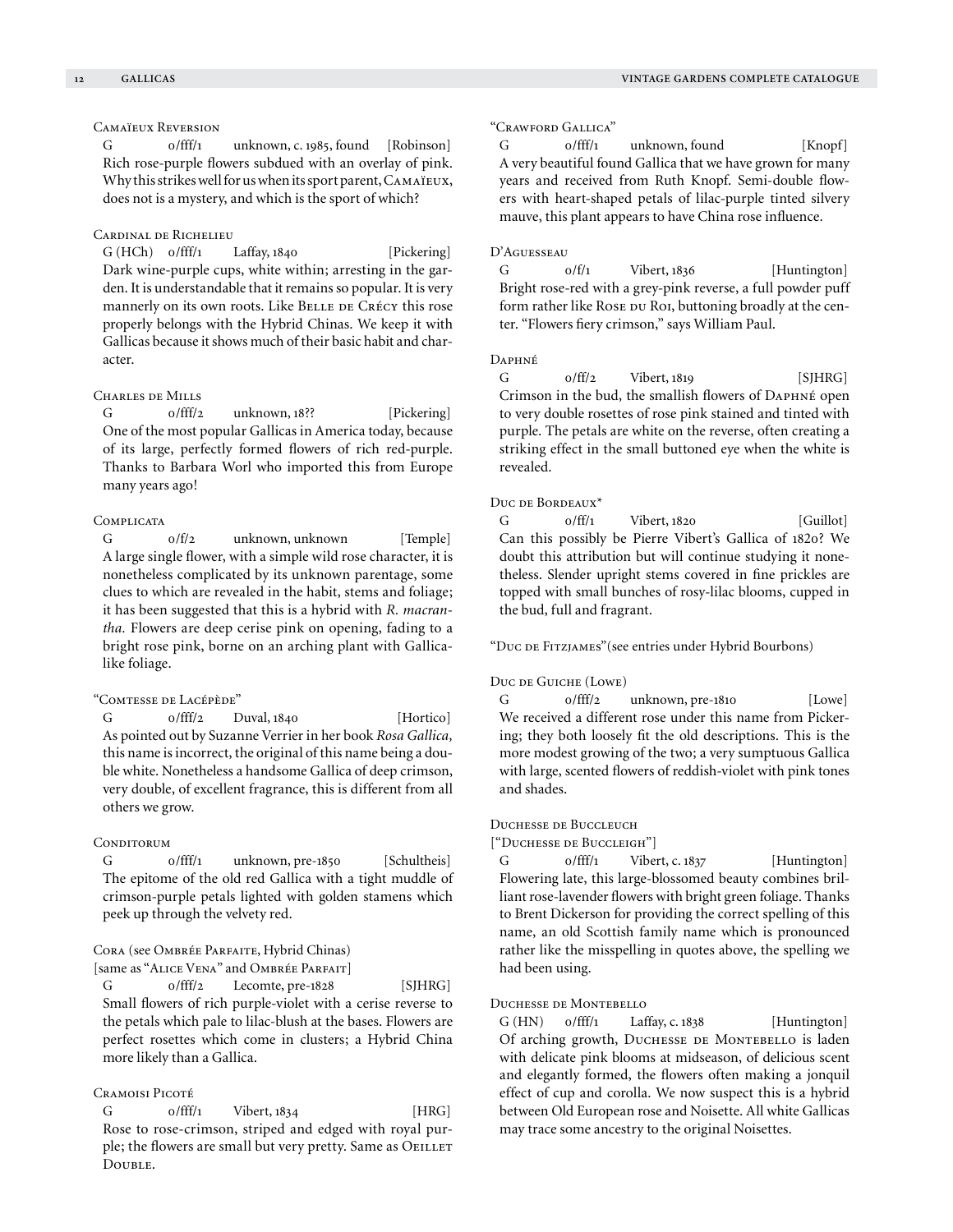Dumortier (see Hybrid Bourbons)

#### "Elegant Gallica"

G 0/ffff/2 unknown, found [Huntington; Seidel] A dense, moderate grower with large leaves, large flowers, loose with many petals swirled and quartered, lilac pink and blush, bleaching paler. Elegant indeed! This was our own Gita's choice for her wedding bouquet. Douglas Seidel of Pennsylvania, who collected roses with Léonie Bell, found this on one of their forays in Philadelphia in 1973 at Wyck, the ancestral home of the Wistar/Haines family.

# Emilie Verachter

G 0/fff/1 Parmentier, 1840 [SJHRG] A charming Gallica, this blooms heavily with small, flat, double flowers of cameo pink to blush, deeper rose pink in the center and in patches on the outer edges, making a sweet, two-toned effect. See also EsTHER, below.

#### Empress Josephine

[Rosa × Rapa, Turneps]

G  $0/f\text{f}/2$  unknown, 18?? [Pickering] Broad peony-formed flowers of pale and dark shades of pink grace this spreading grower which is similar to the Agatha or Francofurtana group of Hybrid Gallicas. For those interested in a historical link, this rose appears to be identical to the illustration of Rosa Rapa or Turneps in Redouté's *Les Roses.*

#### **Esther**

G 0/fff/1 Vibert, 1849 [Pickering] Blush pink petals overlaid magenta are packed in broad red pompons with a sweet spicy scent. Basal stems are green and nearly smooth. Quite possibly mistaken for EMILIE VER-ACHTER, both roses show signs of old Noisette parentage.

#### Fanny Elssler

#### [FANNY ESSLER]

 $G$   $0/fff/1$  Vibert, 1835 [Lowe] Amazingly crowded flowers, petals folded tight within petals, glow with bright pink and blush pink, minutely spotted pale on a darker ground. The blooms can take days to open fully. Named for the ballerina famed for her sensuous performances of cachucha, cracovienne, and tarantella dance  $(1810 - 1884)$ .

Félicie (see "Sultane Favorite" under Hybrid Chinas)

#### Fleurs de Pelletier\*

[Fleur de Pelletier]

 $G$   $0/fff/1$  Pelletier,  $1824$  [Guillot] Quartered blooms with a buttoned eye and green pointel are richly saturated with crimson purple, and even more deeply drenched in fragrance. Though of questionable provenance, this is a very fine garden plant.

# Francofurtana 'Paeonienrosa'

G o/fff/2 unknown, unknown [SJHRG] This Hybrid Gallica was part of a group of roses imported from the Roseraie de l'Haÿ by the San Jose Heritage Rose Garden. We can find nothing in our source information about this variety, but it is different from others we grow of this type. Flowers are very double, of deep rose pink, densely packed at the center of the blossom, occasionally causing a bizarre, tortured proliferation. Really rather lovely and quite fragrant.

#### Georges Vibert

 $G$  o/fff/1 Robert, 1853 [Huntington] Narrow petals of rose-crimson striped pink and white; crisp and elegant; irresistible. Of the striped Gallicas, this is my favorite; an easy and rewarding one to grow. Though slender stemmed and suckering in typical Gallica fashion, this is a taller grower.

#### Georges Vibert Sport

G  $0/ff/1$  unknown, unknown [SJHRG] Like the sport of VARIEGATA DI BOLOGNA, this appears to have not been identified in the old literature, odd, in that it has sported on several plants in modern times. Flowers are deeply cupped, deep purple flushed with rosy purple at the heart and light yellow stamens. This and its parent are among the latest Gallicas to bloom for us.

#### Gil Blas\*

G  $0/f/2$  Van Houtte, before 1843 [Schultheis] Full and expanded blooms of deep rose, feathered at the outer edges with pale pink as if stroked with a paint brush. Sometimes heavily buttoned in the center, sometimes loose with stamens emerging, this charming rose remains a mystery, having no known introducer. Professor François Joyaux suggests this may have been an introduction from Belgium.

# Gloire de France

G 0/fff/2 Hardy, pre-1836 [Demits] Phillips and Rix's photo belies the beauty of this rose. Full of petals of rich lilac pink, nearly blue at times, with an aureole of outer petals fading cloud-blue.

#### Gloire des Jardins\*

G  $0/f/1$  Descemet, pre-1815 [Schultheis] A rose about which very little can be found. Professor Joyaux in *La Rose de France,* does not mention it. We remain sceptical about the name but the flower is delightful. Deep crimson-cherry blooms are very double and bright, faded like old damask on the outer rim of the bloom. Small blooms in profusion on a short, lithe plant.

# Henri Fouquier

G o/ff/1 unknown, pre-1842 [HRG] Pure pink, full-petalled flowers, flat and domed, and of immense size for a Gallica of this low slender-stemmed habit. Very compact and fragrant.

HYPATHIA (see HYPACIA under Centifolias)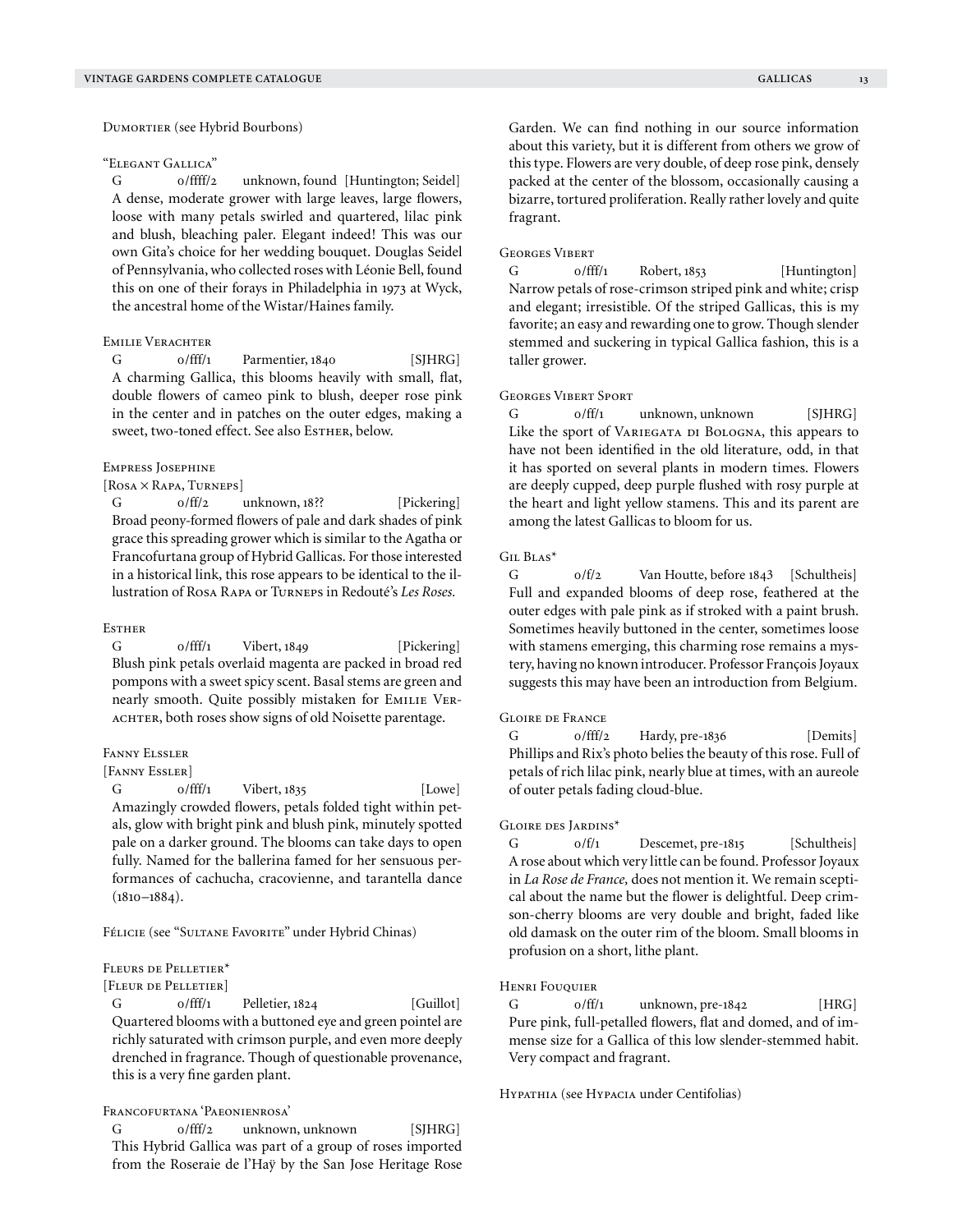

# "Incomparable d'Auteuil"\*

G  $0/f/1$  unknown, unknown [Guillot] What little information there appears to be on this rose suggests that the name on it is inaccurate. Nonetheless it lives up to the promise, a very unique and superior Gallica with shaggy peony-like blooms that are closely striped rose-purple and lilac-white.

#### "Jenny Duval"

G (HCh) o/fff/2 unknown, unknown [unknown] Circular, cupped blossoms of cerise-mauve to violet, very changeable and often shaded pale toward the outer edge of the flowers; this is sometimes deep pink to rose red. Not the Hybrid China from c. 1846; in commerce for more than 60 years and still a mystery.

#### **JULIETTE**

G  $0/fff/1$  Miellez, pre-1828 [Worl; l'Haÿ] A low arching grower with large, domed, quartered blooms, rich pink shingling to lavender-pink at the circumference. Floriferous and wonderfully showy.

#### Kawkasskaja\*

G 0/ff/2 Prevost?, before 1838? [Schultheis] Such a splendid flower deserves a bit more certainty of provenance; deep, bright purple blooms tinted lilac and white open to reveal straw colored stamens. We wonder if this is not the Karaiskaki attributed to Prévost by Suzanne Verrier, introduced in 1838. Another puzzle from the emerging Gallica collections of Europe.

# L'ENCHANTERESSE

G  $0/ff/2$  François, 1826 [Pickering] A seductively beautiful rose of rosy purple-pink, lavenderpink at the edges, often marbled throughout, opening from fat, scrolled buds.

# L'Ingénue

 $G$   $0/ff/1$  Vibert, 1849 [Huntington] A compact and refined shrub; flowers cream to blush, perfectly formed. One of the few very nearly white Gallicas, this one has the delicacy of an Alba.

# La Belle Sultane

# [VIOLACEA, MAHAECA]

G  $0/$ fff/1 Holland/Dupont, c. 1795 [Huntington] Nearly single crimson-mauve flowers touched white at the center where a large cluster of yellow stamens lights up the whole. Slender in all its parts and in the old Gallica mould, but taller than most and inclined to arch.

# LA MACULÉE<sup>\*</sup>

G  $0/f/2$  Du Pont, before 1810 [SJHRG/Lowe] Very full cups of rose pink are blotched, marbled, streaked and spotted with purple. The petals fold regularly round the bloom, the upright edges slicing neat wedges of petal. According to Prof. Joyaux this was believed to be the first "spotted" Gallica, and all others derived from it.

# La Plus Belle des Ponctuées

G o/fff/2 unknown, unknown [SJHRG] Bright rose pink flowers with an abundance of pale pink to white spotting on the petals, opens loosely double with stamens exposed, rather camellia-like. Peppery fragrance; a rose of very mixed parentage.

La Rubanée see Perle des Panachées

# Louis-Philippe

[GRANDISSIMA]

G 0/fff/2 unknown, unknown [SJHRG] This French king accumulated a whole garden of roses named in his honor; no wonder, as he reigned at the beginning of the great wave of new roses in the early 19th century. A compact, quartered flower which expands to a full rosette of carmine with purple shadings, very pale on the petal reverses.

 $\lq\text{-}$ Louis van Tyll"\*

G 0/fff/2 unknown, c. 1846? [Schultheis] Very beautiful rose pink goblets open to show a perfect form, dusted with stamens at the heart. It is not the rose originally described under this name, but an elegant and very fragrant Gallica, with rather smooth wood and a bushy habit.

#### **MANETTE**

#### [NANETTE]

G  $0/fff/1$  Lecoffé, before  $1874$  [Beales] Double, cupped flowers of rosy magenta flecked with crimson, this reads as a rosy purple. The petal edges are delicately traced with white and tinted pale lavender. Very charming.

#### Marcel Bourgouin

G 0/fff/1 Corboeuf-Marsault, 1898 [Pickering] Small old-fashioned dark red-purple flowers in great abundance. The crumpled petals are touched with darker mottling and highlighted with pink reverses. A dense, tidy and short grower.

#### Marie Louise

# G (D) 0/fff/2 "Raised at Malmaison" (GST), c. 1813

[Pickering] Usually classed as a Damask, this has much more affinity

with the Gallicas, hybrid though it may be. Nonetheless, a large, fragrant peony in shades of pink that is worth growing; rather stout and arching in habit. Suckers little.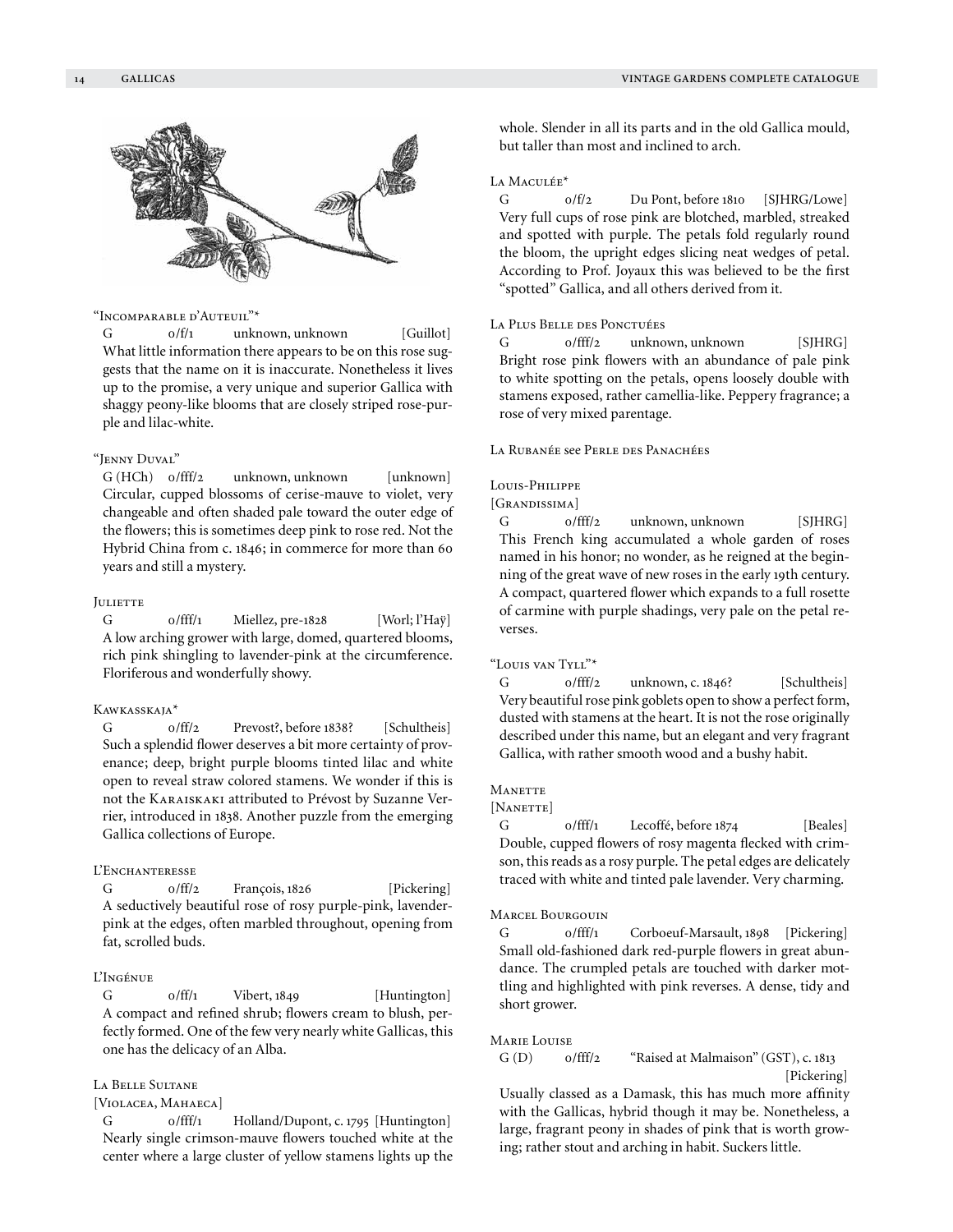$G$  o/ff/2 unknown, pre-1841 [SJHRG] Rose-crimson flowers of rather large size, large petaled, tinted blush on the edges, this flower is rather charmingly disheveled.

# Mme. Zöetmans

 $G(D)$   $0/fff/1$  Marest, 1830 [RYT] Short growing, small-petalled flowers like the old, blushwhite "Purity" camellias. We had included this among Hybrid Chinas but have concluded it fits best with Gallicas (not Damasks, where it was originally placed).

# "Néron"

 $G$   $0/fff/1$  Laffay,  $1841$  [SJHRG] Small double, deep rose pink flowers are overlaid with lilac pink, making perfect formal rosettes. This is a lanky grower and does not seem to correspond to the original of this name. Its smooth-stemmed habit belies a China rose ancestry.

# **NESTOR**

G  $0/ff/1$  Vibert, 1834 [Pickering] Flowers of black-cherry crimson, quartered with petals folded in petals, lavender on the reverse brightening the whole as they expand. Small and arching.

# Nouveau Vulcain

G  $0/ff/1$  unknown, pre-1885 [Worl; l'Haÿ] A glorious Gallica of rich, deep crimson and purple, beautifully formed, round with overlapping petals, shingling out from the quartered center with violet.

# Nouvelle Pivoine

G 0/fff/2 Lille, pre-1818 [Worl; l'Haÿ] Among the later large-flowered Gallicas none are more magnificent than Nouvelle Pivoine. This great "peony" of violet, carmine, lilac and white could fill a soup bowl with one blossom.

#### Nouvelle Transparente\*

 $G = 0/f/1$  Miellez,  $1835$  [Guillot] Densely packed rosettes of deep cerise-crimson; the rich coloring can be breathtaking. The original rose by Miellez was reportedly large-flowered, but this is not. Alas, another mystery and another old Gallica of dubious naming. But its beauty is indisputable.

# Oeillet Double

G  $0/fff/1$  Prevost, 1835 [Worl; l'Haÿ] Very double small, ball-shaped flowers of deep rose red tinted with crimson and lavender. For your tussie-mussie. We are certain now that what we have grown under this name is identical with CRAMOISI PICOTÉE.

# Oeillet Flammand and Oeillet Parfait

(see Oeillet Parfait under Damasks)

I listed both of these roses incorrectly in our last catalogue and offered them before we had fully studied them. Both should be striped Gallicas, but our plants were both the Oe-

#### **OFFICINALIS**

[R. gallica officinalis, APOTHECARY's ROSE]

G 0/fff/1 unknown, c. 1200? [Phy, Pickering] One of the oldest roses grown today, in cultivation since the Middle Ages. Once an important tool of herbalists, it is a delightful addition to any garden. Dusky, large-petaled, red flowers, luminous with golden stamens, rich with perfume.

O<sub>HL</sub>

G  $0/ff/1$  Hardy,  $1838$ ? [Worl; l'Haÿ] Violet-purple flowers, the outer petals overlaid with the finest of pale marbling, the inner petals closely overlaid and crumpled in the center around a buff pointel.

"Old Marbled Gallica" (see "Crawford Gallica")

Ombrée Parfaite (see Hybrid Chinas)

# Omphale\*

 $G$   $0/ff/2$  Vibert, 1839 [Guillot] Cupped blooms with large, folded petals that expand in a dome of handsome shingling, notched and imperfect, varying in size; Omphale is also spotted, a lilac-purple ground irregularly spotted and blotched paler. Nice fragrance!

# $O<sub>NEX</sub>$

G  $0/f/1$  unknown, unknown [Schultheis] A mystery Gallica from Germany with small, semi-double, crimson-violet blooms with a thick boss of yellow stamens. Stems are bristled with fine needles and the foliage is emerald green tinted bronze. Very much an old style Gallica.

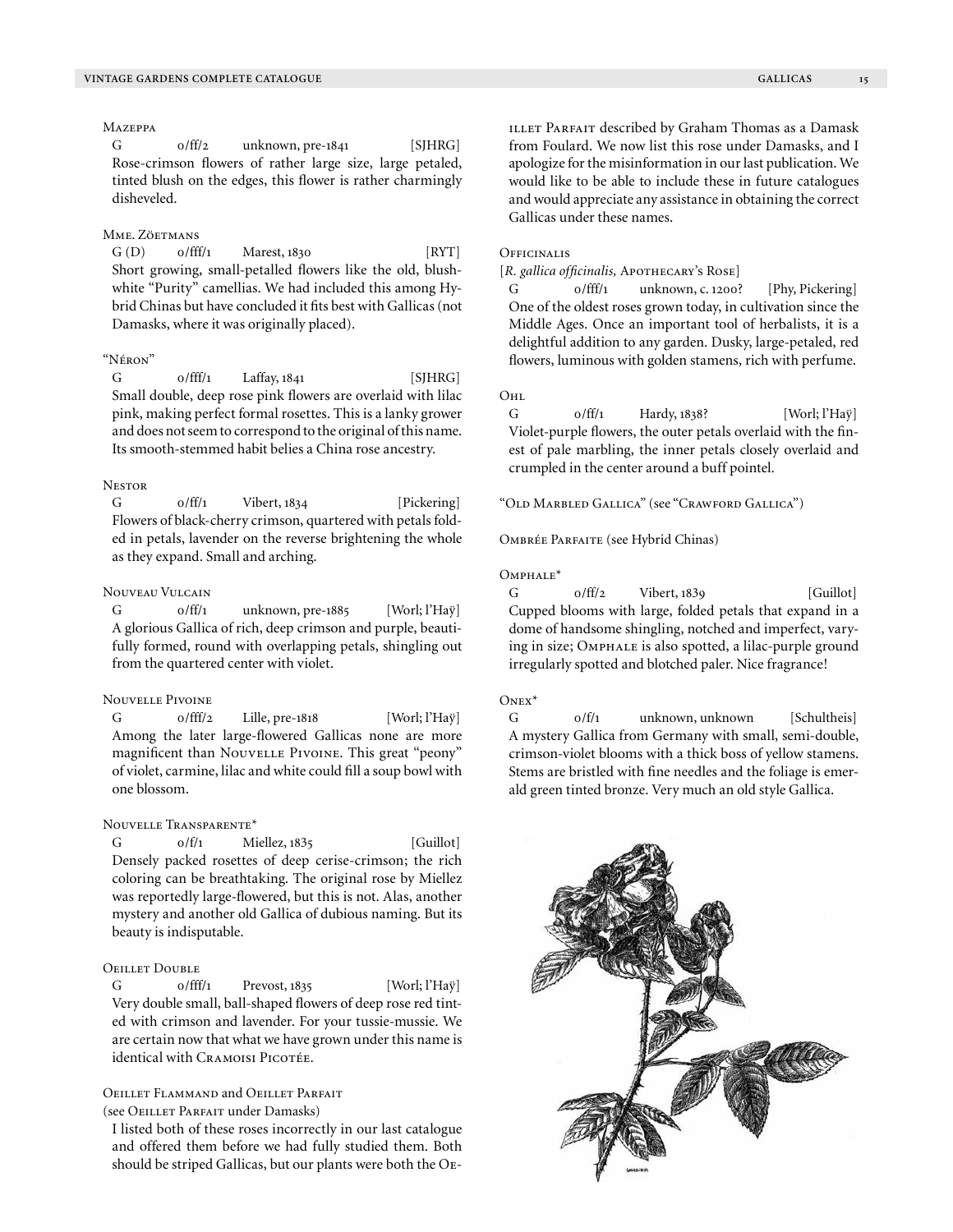# Ornement de la Nature\*

[Gloria Mundi, Anémone Ancienne]

G o/ff/1 unknown, pre-1814 [Guillot] Large blooms of carmine pink in the muddled centers, fade to rose pink, beautifully disheveled. A very old rose which even in the early 19th century in France was considered old, believed to originate from the Low Countries.

"Pale Pink Gallica from l'Haÿ"\*

[came as "DOMETILLE BECARD"]

G  $0/ff/1$  unknown, unknown [Worl; l'Haÿ] A rose we have grown for many years, given to us by Barbara Worl and sent to her from the Roseraie de l'Haÿ in Paris, this lovely foundling arrived with the name DOMETILLE BE-CARD, a name that is the correct name for what we have long known and sold as CENTIFOLIA VARIEGATA. Whew! What twisted paths we walk. Dainty but sumptuous, a very full blossom of flat, refexed form, heavily quartered, palest lilac pink deepening to rosy pink at the center.

#### Pergolèse

G 0/fff/1 Moreau and Robert, 1860 [SIHRG] Small, double, rounded, rather formal flowers are deep amaranth purple shaded slatey blue and pale lilac with a green pointel in the center. This is not a Portland but a Gallica hybrid, but is the name is correct, and did Moreau introduce a Portland rose different from this? We offer what is grown elsewhere the same.

Perle des Panachées

[La Rubanée]  $G$   $0/f/1$  Vibert,  $1845$  [Lowe] Striking blush pink to white, striped variously crimson and purple. Exquisite! The much photographed and admired Camaieux is very like this rose, but lacks the strong constitution of PERLE DES PANACHÉES. We always recommend this for those who would like to grow a vividly striped Gallica.

#### Perle de Weissenstein

[La Négresse]

G  $0/f/2$  Schwarzkopf, 1773 [SJHRG] Dusky purple double blooms are tinted with maroon, giving a brownish effect. We continue to observe this plant and have not found enough information to feel certain that this name is correct. It is not a pure Gallica. It most certainly belongs with the Hybrid Chinas or Hybrid Bourbons.

#### PLUTON

[Rose PLUTON]-Missing from our collection.

#### Pompon Panachée

[POMPON, VARIEGATA MARMORATA?]

G 0/ff/1 Robert & Moreau, 1857 [Beales] Small but charming ivory white flowers striped rose red; small foliage and slender stems make it a handsome companion to Georges Vibert. This is a demure and graceful rose.

Pourpre Ardoisée

#### [Busard Triomphant]

G  $O/fff/1$  unknown, pre-1811 [Worl; l'Haÿ] We are indebted to Barbara Worl who imported this some years ago from the Roseraie de l'Haÿ in Paris. The flowers are dusky-mauve to purple-pink, full, formal, and fragrant. We are uncertain whether this is identical with the synonym found in Dickerson's *The Old Rose Adventurer,* descriptions of which vary significantly from what we have observed.

# Président de Sèze

#### [MME. HÉBERT]

G  $0/f\text{f}/2$  Hébert, 1828 [unknown] The coloring of this rose is rather dusky, though not really dark, a lilac pink with a smoky overlay, paling to a lilacwhite at the circumference of the bloom. Large, full, flat, and fragrant.

# **RENONCULE**

[Provins Renoncule]

 $G$  o/fff/1 Dupont, 1810 [SJHRG] The Ranunculus roses had very double, globe-shaped blooms, similar to the flower of that name; this archetype has flowers the size of golf balls when fully open, deep rose madder with a lilac halo, opening rosy mauve to slatey lilac, stippled with a paler tone. Sweet fragrance. May be identical to Cramoisi Picoté.

#### ROBERT LE DIABLE

 $G(C)$  o/fff/1 unknown, old [unknown] Very double quartered flowers with large petals, deep mauvered paling to lavender at the edges. A small shrub showing strong Gallica influence, placed by Prince (1846) among the Hybrid Provence roses, a group intermediate between Gallicas and Centifolias, along with Hypacia, Laura, and BLANCHEFLEUR. Moved here from Centifolias.

#### Rosa Mundi

[Versicolor, *R. gallica 'Versicolor'*]

G  $0/fff/1$  unknown, c. 1581 [Pickering] Perhaps the most well-known Gallica today, Rosa Munpi's bold and distinctive red stripes on white show vividly on the large petals, and the large boss of stamens adds panache. It is an easy rose to grow, but tends to revert to its parent, OFFICINALIS.

#### "Rose du Maître d'École"

G o/fff/1 Coquereau, 1831 [Pickering] The subtle blending of icy lavender, pink and deep mauve with bronze shadings in this rose typify the rare beauty of the Gallicas. No modern roses compare, just as no fabrics made today compare with 19th-century chintz.

# Rose Pavot

# [Alika, Poppy Rose]

G  $0/f/2$  unknown, pre-1800 [Pickering] This rose remains a great mystery to us, the many names it has been called recently have fallen away one by one. By any name it is a great, glorious bloomer, with semi-double